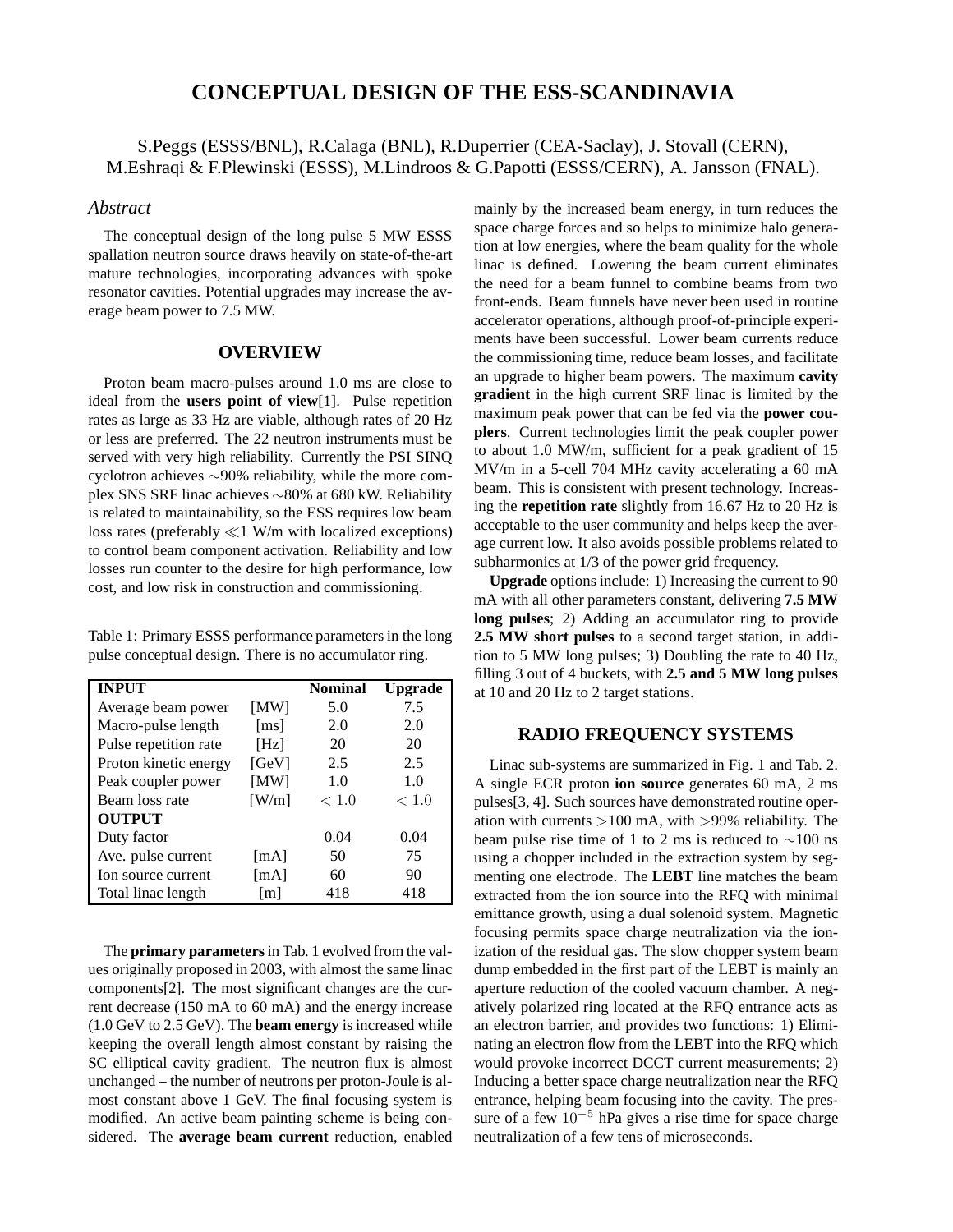

Figure 1: Block layout of the ESS linac. The space in the "Transport" section is reserved for a potential upgrade, in which additional cryomodules are installed to increase the beam power to 7.5 MW at a constant top energy of 2.5 GeV.

High beam intensity and low emittance growth are driving forces in the **RFQ** design, since it plays a significant role in determining the quality of the beam in the rest of the linac. The length of the bunching section exceeds 1 m in order to bunch the beam as adiabatically as possible. The conservative Kilpatrick value of 1.8 allows significant margin for a 4% duty cycle. The four vane structure has a variable voltage increasing from 66 kV to 100 kV, providing a high current limit. No resonant coupling gap is needed, thanks to the 4 m length. The resonator is mechanically divided into four segments, each with four tuners per quadrant. The **DTL** accelerates beam to 50 MeV, using a Linac4 based scheme in which three tanks are each fed by a single klystron (1.3 and 2.5 MW), for an accelerating gradient of more than 3 MV/m[5]. Post-couplers installed at every third drift tube stabilize the field profile against structural perturbations. The DTL has a very high shunt impedance thanks to the compact size of the drift tubes, which contain PMQs in an FFDD lattice. Single and Triple **Spoke Resonator** cavities are chosen to accelerate beam to 200 MeV because they are much less sensitive to mechanical perturbations than elliptical cavities, and because they provide large transit time factors in the  $\beta$  range from 0.3 to 0.5[6]. Installing SSRs with a FODO lattice just after the DTL enables cavities to be independently phased at relatively low energies, responding to the SNS experience that this is very useful for longitudinal acceptance tuning.

Table 2: Primary linac sub-system parameters.

| <b>System</b> | т              | <b>Energy</b> | Freq. | 15    | Length            |
|---------------|----------------|---------------|-------|-------|-------------------|
|               | [K]            | [MeV]         | [MHz] | Geom. | $\lceil m \rceil$ |
| Source        | 300            | 0.075         |       |       | 2.5               |
| <b>LEBT</b>   | 300            |               |       |       | 1.1               |
| <b>RFO</b>    | 300            | 3             | 352.2 |       | 4.0               |
| <b>MEBT</b>   | 300            |               | 352.2 |       | 1.1               |
| <b>DTL</b>    | 300            | 50            | 352.2 |       | 19.2              |
| <b>SSR</b>    | 4              | 80            | 352.2 | 0.35  | 23.3              |
| <b>TSR</b>    | 4              | <b>200</b>    | 352.2 | 0.50  | 48.8              |
| Ellipt-1      | 2              | 660           | 704.4 | 0.65  | 61.7              |
| Ellipt-2      | $\mathfrak{D}$ | 2500          | 704.4 | 0.92  | 154.0             |

The electromagnetic design of the **elliptical cavities** originates in a single-cell cavity currently under testing for use in a BNL high-current ERL[7]. The design in Fig. 2 reduces the surface fields and relaxes tuning criteria[8]. **The power couplers** will deliver 1 MW of peak power with a 4% duty factor, causing the accelerating gradient to decrease in inverse proportion to the beam current. There is one coupler per cavity, with a single disk-type ceramic window to isolate the cavity vacuum. **Lorentz detuning** is dynamically compensated in order to constrain the resonant frequency of each cavity within the available bandwidth, maximizing the efficiency of energy transfer to the beam. Microphonics due to ambient accoustical noise also need to be considered. Stiffeners may be needed, to compensate for the inherent structural weakness of elliptical cavities. Detailed finite element analysis is underway to evaluate and optimize the closed loop system, including RF fill factor, cavity response, and dynamic tuning.



Figure 2: The five-cell 704 MHz cavity, showing the similarities between ESS, SPL and eRHIC structures.

Two families of elliptical cavities accelerate the beam to its final energy, using a **cryomodule** with 8 five-cell 704 MHz cavities that extends approximately 13 m. A continuous superconducting channel providing 2 K superfluid helium reduces cryogenic complexity and minimizes the number of external noise sources. Reducing the cryomodule length by shortening the transition section between cavities tends to reduce accelerating structure and civil engineering costs, but requires careful attention to the suppression of cross talk between neighboring cavities, and to efficient HOM damping and power extraction outside the cryogenic environment[8]. The transition section strongly damps the HOMs with a combination of multiple coaxial couplers and 80 K ferrites. The RF parameters of interest for the fundamental mode are listed in Tab. 3.

**Cavity fabrication, testing and cryomodule assembly** is complex and expensive, while quality control to assure the performance of ultra-clean cavity surfaces over hundreds of meters is challenging. Complex procedures need to be established in a horizontal cryomodule test stand, to